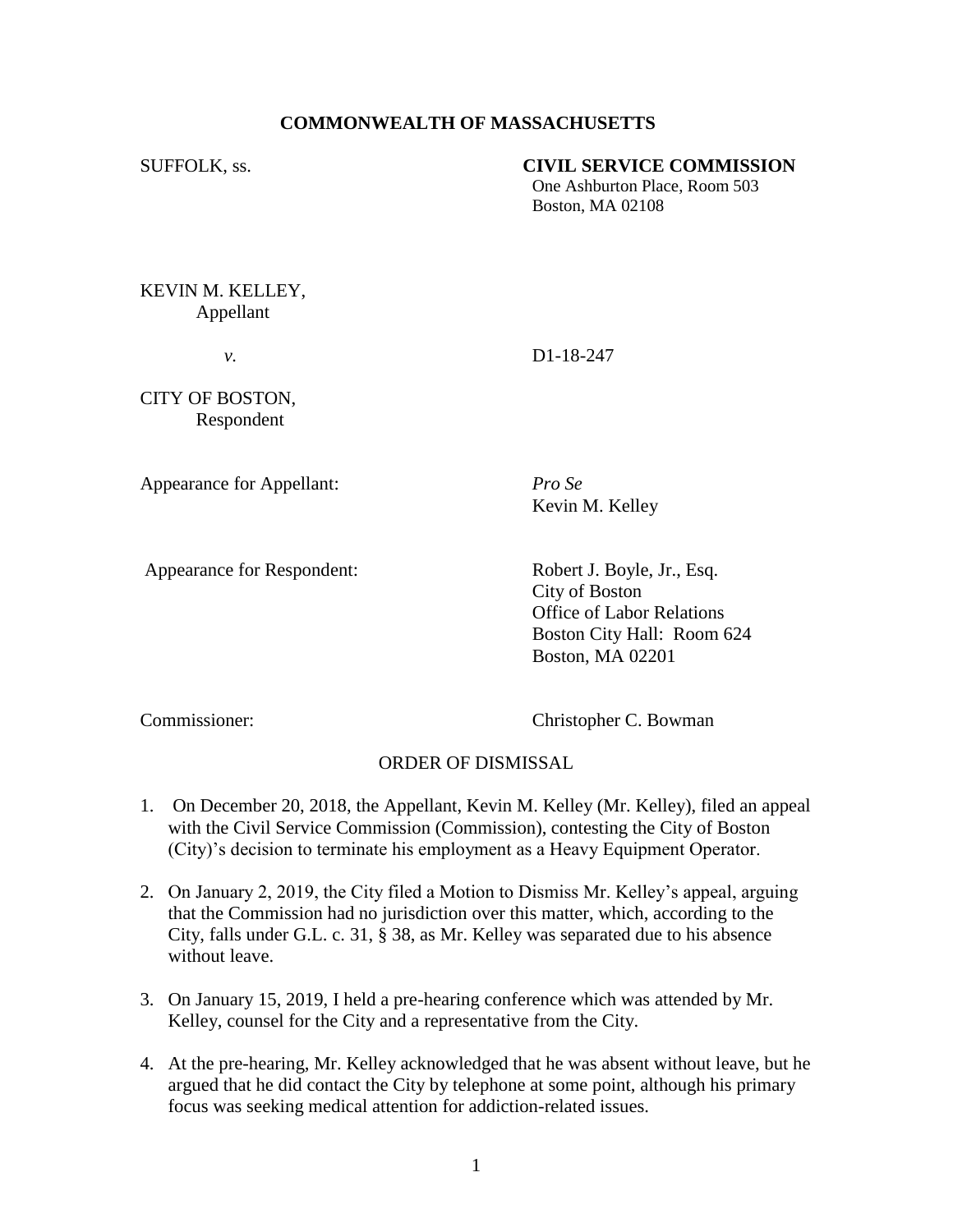5. Mr. Kelley was given ten (10) days to file a reply to the City's Motion to Dismiss, but he failed to do so.

G.L. c.31, § 38, concerning unauthorized absences, provides, in relevant part:

"Upon reporting an unauthorized absence to the administrator pursuant to section sixty-eight,<sup>1</sup> an appointing authority shall send by registered mail a statement to the person named in the report, informing him that (1) he is considered to have permanently and voluntarily separated himself from the employ of such appointing authority and (2) he may within ten days after the mailing of such statement request a hearing before the appointing authority. A copy of such statement shall be attached to such report to the administrator.

The appointing authority may restore such person to the position formerly occupied by him or may grant a leave of absence pursuant to section thirtyseven if such person, within fourteen days after the mailing of such statement, files with the appointing authority a written request for such leave, including in such request an explanation of the absence which is satisfactory to the appointing authority. The appointing authority shall immediately notify the administrator in writing of any such restoration or the granting of any such leave.

If an appointing authority fails to grant such a person a leave of absence pursuant to the provisions of the preceding paragraph or, after a request for a hearing pursuant to the provisions of this section, fails to restore such person to the position formerly occupied by him, such person may request a review by the administrator. The administrator shall conduct such review, provided that it shall be limited to a determination of whether such person failed to give proper notice of the absence to the appointing authority and whether the failure to give such notice was reasonable under the circumstances.

No person who has been reported as being on unauthorized absence under this section shall have recourse under sections forty-one through forty-five with respect to his separation from employment on account of such absence.

For the purposes of this section, unauthorized absence shall mean an absence from work for a period of more than fourteen days for which no notice has been given to the appointing authority by the employee or by a person authorized to do so, and which may not be charged to vacation or sick leave, or for which no leave was granted pursuant to the provisions of section thirtyseven."

 $\overline{a}$ 

<sup>&</sup>lt;sup>1</sup> Mass.G.L.c.31, §68 states, in part: "Each appointing authority shall report in writing forthwith to the administrator of any . . . absence for more than a month because of illness or injury, unauthorized absence [and]. . . leave of absence for more than a month. . . ." See also PAR.13 (governing prior notice for leaves of absence longer than three months)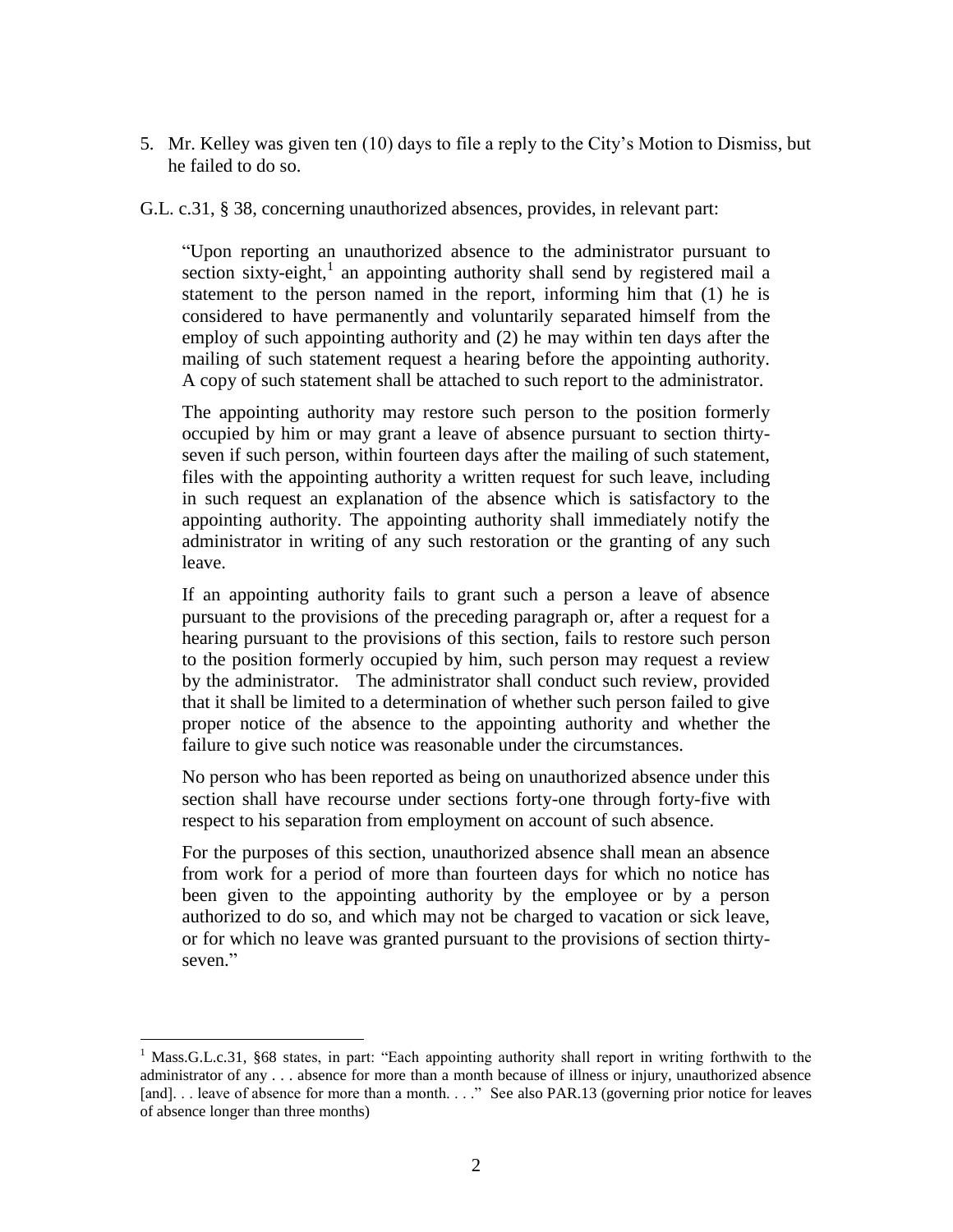Section 38 has been interpreted consistently to mean that jurisdiction to review a decision by an appointing authority to separate an employee for "unauthorized absence" lies exclusively with the Personnel Administrator [HRD]. See, e.g., Police Comm'r v. Civil Service Comm'n, 29 Mass.App.Ct. 470 (1990), rev.den., 409 Mass. 1102 (1991), appeal after remand sub nom, Police Comm'r v. Personnel Adm'r, 39 Mass.App.Ct. 360 (1995), aff'd, 423 Mass. 1017 (1996). See also Canney v. Municipal Ct., 368 Mass. 648 (1975); Sisca v. City of Fall River, 65 Mass.App.Ct. 266 (2005), rev.den., 446 Mass. 1104 (2006); Town of Barnstable v. Personnel Adm'r, 56 Mass.App.Ct. 1106 (2002) (Rule 1:28 opinion); DeSimone v. Civil Service Comm'n, 27 Mass.App.Ct. 1177 (1989). The Commission's decisions have been uniformly to the same effect. Alves v. Fall River School Dep't, 22 MCSR 4 (2009); Donnelly v. Cambridge Public Schools, 21 MCSR 665 (2008); O'Hare v. Brockton, 20 MCSR 9 (2007); McBride v. Fall River, 19 MCSR 325 (2006); Fontanez v. Boston Police Dep't, 19 MCSR 159 (2006); Pimental v. Department of Correction, 16 MCSR 54 (2003), aff'd sub nom, Pimental v. Civil Service Comm'n, Suffolk Superior Civ. No. SUCV2003-5908 (June 6, 2005); McDonald v. Boston Public Works, 14 MCSR 60 (2001); Sheehan v. Worcester, 11 MCSR 100 (1998); Brindle v. Taunton, 7 MCSR 112 (1994); Tomasian v. Boston Police Dep't, 6 MCSR 221 (1993).

Accordingly, since this termination was made under Section 38, the Commission is obliged to dismiss the appeal for lack of jurisdiction. Nothing in this decision, however, is meant to decide whether Mr. Kelley has a right of appeal to HRD, even as of this date, or whether Mr. Kelley has a right of appeal in another forum.